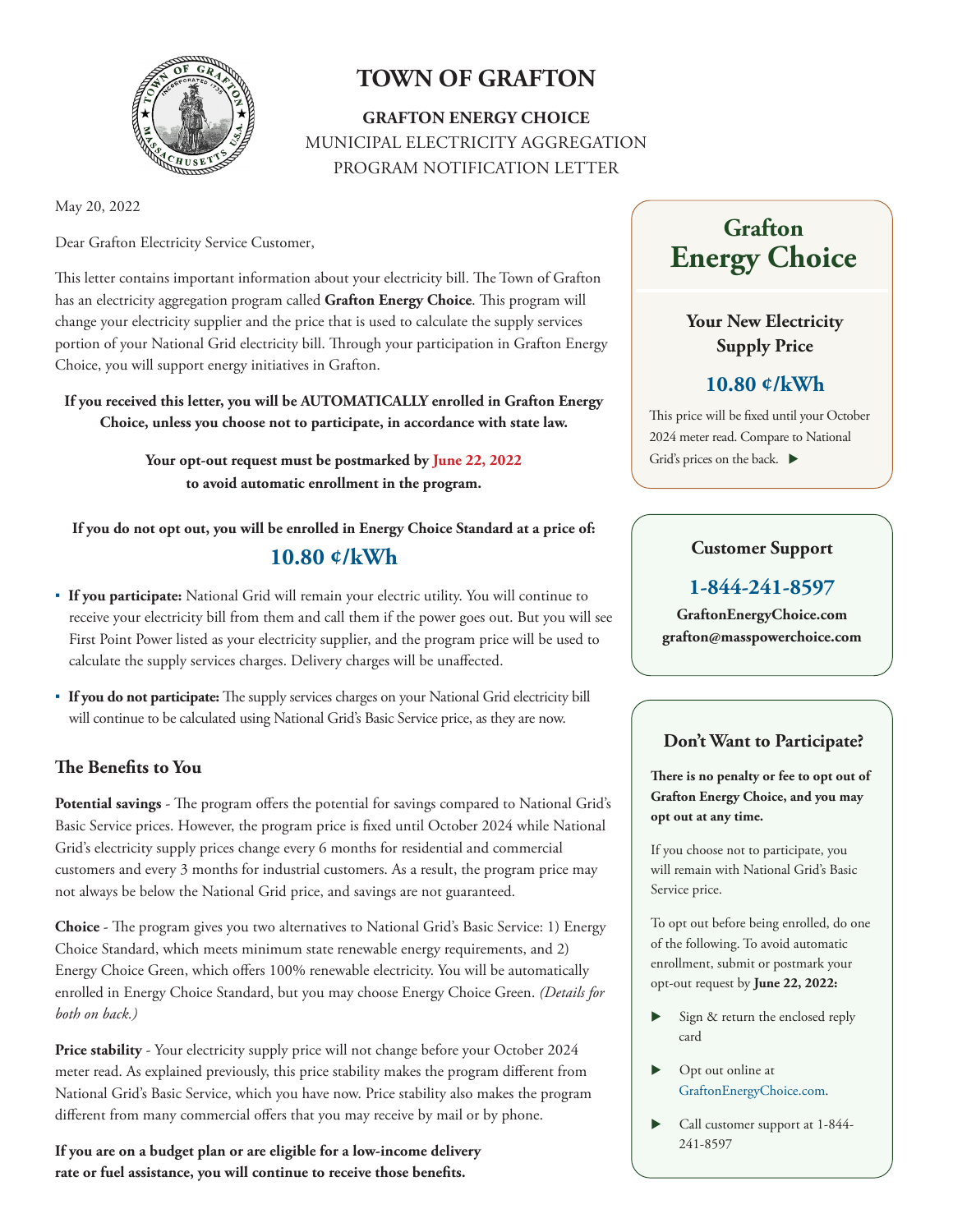#### **Program Options & Pricing**

|                          | 1. If you do nothing, you will be automatically enrolled in ENERGY CHOICE STANDARD:                                                                                                                                                                                                          | 10.800* $\mathfrak{e}/kWh$ for residential,<br>commercial, and industrial accounts                                                                                            |
|--------------------------|----------------------------------------------------------------------------------------------------------------------------------------------------------------------------------------------------------------------------------------------------------------------------------------------|-------------------------------------------------------------------------------------------------------------------------------------------------------------------------------|
| Renewable energy content | Meets Massachusetts minimum renewable electricity requirements.                                                                                                                                                                                                                              |                                                                                                                                                                               |
| Rate term                | Enrollment - October 2024 meter read.                                                                                                                                                                                                                                                        |                                                                                                                                                                               |
| Exit terms               | Leave any time. No exit charge.                                                                                                                                                                                                                                                              |                                                                                                                                                                               |
| $\blacktriangleright$    | 2. If you want 100% renewable electricity, you may choose ENERGY CHOICE GREEN:<br>Call customer support at 1-844-241-8597 or visit GraftonEnergyChoice.com                                                                                                                                   | 11.708* $\mathfrak{e}/kWh$ for residential,<br>commercial, and industrial accounts                                                                                            |
| Renewable energy content | 100% renewable electricity, including 20% from renewable energy projects in New England, in addition<br>to the minimum required by Massachusetts law.                                                                                                                                        |                                                                                                                                                                               |
| Rate term                | Enrollment - October 2024 meter read.                                                                                                                                                                                                                                                        |                                                                                                                                                                               |
| Exit terms               | Leave any time. No exit charge.                                                                                                                                                                                                                                                              |                                                                                                                                                                               |
|                          | 3. If you choose to opt out, you will remain on NATIONAL GRID'S BASIC SERVICE:                                                                                                                                                                                                               | 11.491 ¢/kWh residential<br>10.370 ¢/kWh commercial<br>11.223 ¢/kWh industrial<br>accounts in the SEMA load zone<br>10.796 ¢/kWh industrial<br>accounts in the WCMA load zone |
| Renewable energy content | Meets Massachusetts minimum renewable electricity requirements.                                                                                                                                                                                                                              |                                                                                                                                                                               |
| Rate term                | May 1, 2022 - October 31, 2022, for residential and commercial accounts, and May 1, 2022 - July 31,<br>2022, for industrial accounts. National Grid's fixed Basic Service rate changes every 6 months for residential and<br>commercial accounts and every 3 months for industrial accounts. |                                                                                                                                                                               |

**Exit terms** Leave any time. No exit charge. However, industrial customers only (rates G-2 and G-3) on the fixed price Basic Service option may receive a billing adjustment, which may be either a credit or a charge.

The Energy Choice Standard price and Energy Choice Green price both include a \$0.001/kWh administrative fee. They also include a \$0.001/kWh fee, which will support energy initiatives in the Town of Grafton and Grafton Energy Choice program management. Program prices could increase as a result of a change in law that results in a direct, material increase in costs during the term of the electricity supply agreement.

#### **Frequently Asked Questions**

**Are savings guaranteed?** No. National Grid's fixed Basic Service rates change every 6 months for residential and commercial accounts and every 3 months for industrial accounts. Savings in one rate period do not guarantee savings in subsequent rate periods. The National Grid price will next change on November 1, 2022, for residential and commercial accounts, and on August 1, 2022, for industrial accounts.

**I have already signed my own contract with an electricity supplier. Should I opt out of the Grafton Energy Choice program?** If you received this letter and *also* you have an existing electricity supply contract that you wish to preserve, **yes, you should opt out of the program**. Failure to opt out will result in your enrollment in the program and could trigger penalties from your current electricity supplier.

**I have a tax exempt account. How can I retain my account's tax-exempt status?** Taxes will be billed as part of the program's power supply charge. Customers are responsible for identifying and requesting an exemption from the collection of any tax by providing appropriate tax exemption documentation to Direct Energy. Visit masspowerchoice.com/grafton for information on where to submit your documentation.

If you have any additional questions, please do not hesitate to contact customer support at **grafton@masspowerchoice.com** or **1-844-241-8597**. Our Town consultants will be happy to help you. Or visit the website for more information: **GraftonEnergyChoice. com**.